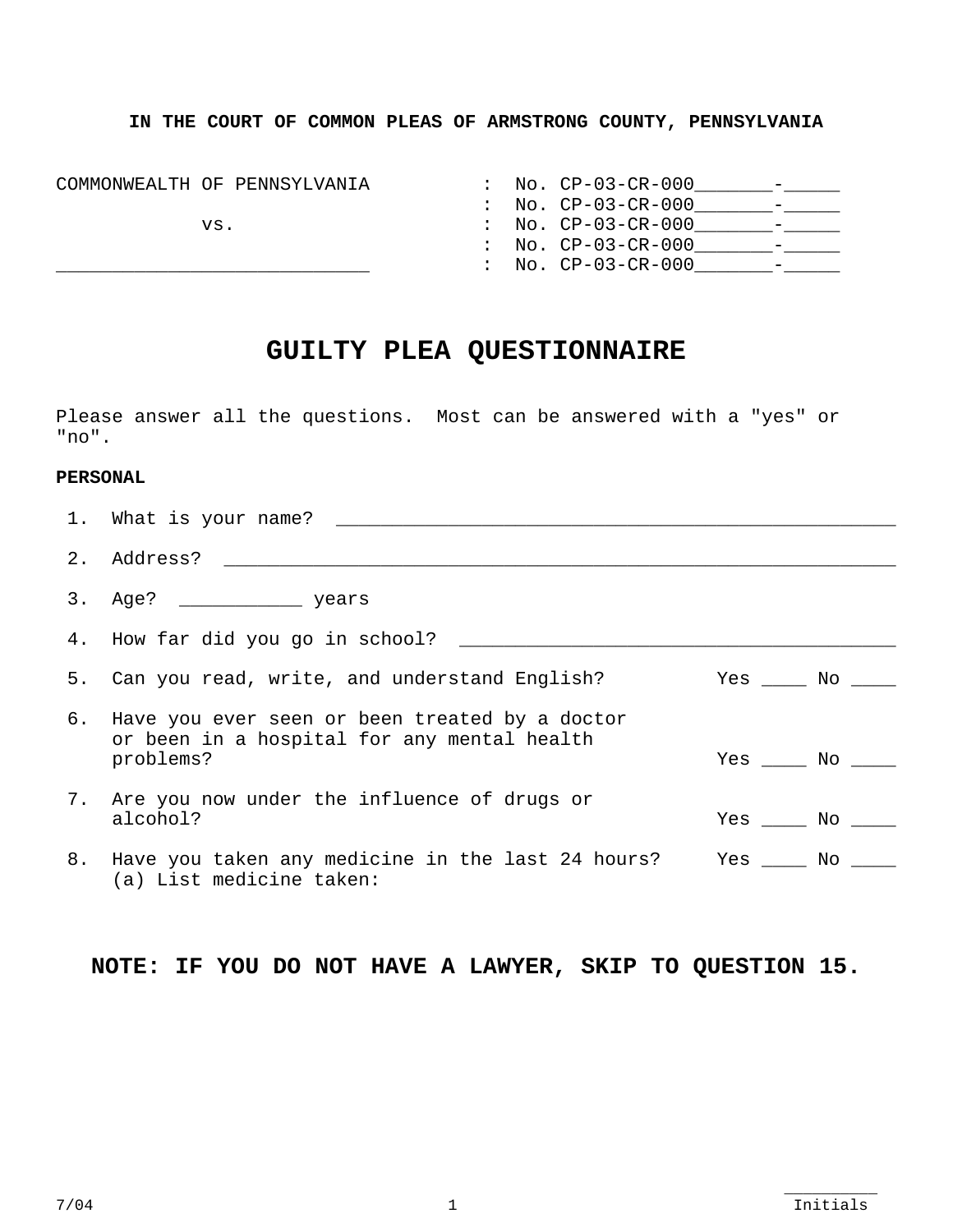### **THE CHARGE(S) AND POSSIBLE PENALTIES**

 9. List each felony, misdemeanor and summary offense to which you are pleading guilty. **You must be section specific, i.e., you must show the specific section and subsection of the statute.**

| CHARGE        | SECTION & SUBSECTION<br>(e.g. 18 Pa.C.S. §3126(a)(7)) | GRADING | MAXIMUM<br>CONFINEMENT | MAXIMUM<br>FINE | MANDATORY<br>MINIMUM | MANDATORY LOSS OF<br>DRIVER'S LICENSE |
|---------------|-------------------------------------------------------|---------|------------------------|-----------------|----------------------|---------------------------------------|
|               |                                                       |         |                        | \$              | Yes/No               | Yes/No                                |
|               |                                                       |         |                        | \$              | Yes/No               | Yes/No                                |
|               |                                                       |         |                        | \$              | Yes/No               | Yes/No                                |
|               |                                                       |         |                        | \$              | Yes/No               | Yes/No                                |
|               |                                                       |         |                        | \$              | Yes/No               | Yes/No                                |
|               |                                                       |         |                        | \$              | Yes/No               | Yes/No                                |
|               |                                                       |         |                        | \$              | Yes/No               | Yes/No                                |
| TOTAL MAXIMUM | SENTENCE POSSIBLE                                     |         |                        | \$              |                      |                                       |

9.1 If any of the charges in No. 9 is a DUI:

- A. What was your BAC? (If refusal, mark "refused.")
- B. Was there an accident? The set of the set of the set of the set of the set of the set of the set of the set of the set of the set of the set of the set of the set of the set of the set of the set of the set of the set o

- C. How many DUI convictions/ARDS have you had in the ten (10) years immediately prior to your arrest on this charge?
- 10. List each charge from No. 9 that carries a mandatory minimum sentence.

| CHARGE | MANDATORY MINIMUM CONFINEMENT | MANDATORY MINIMUM FINE |
|--------|-------------------------------|------------------------|
|        |                               |                        |
|        |                               |                        |
|        |                               |                        |

11. List each charge from No. 9 that carries a mandatory loss of driver's license.

| CHARGE | LENGTH OF MANDATORY SUSPENSION |
|--------|--------------------------------|
|        |                                |
|        |                                |
|        |                                |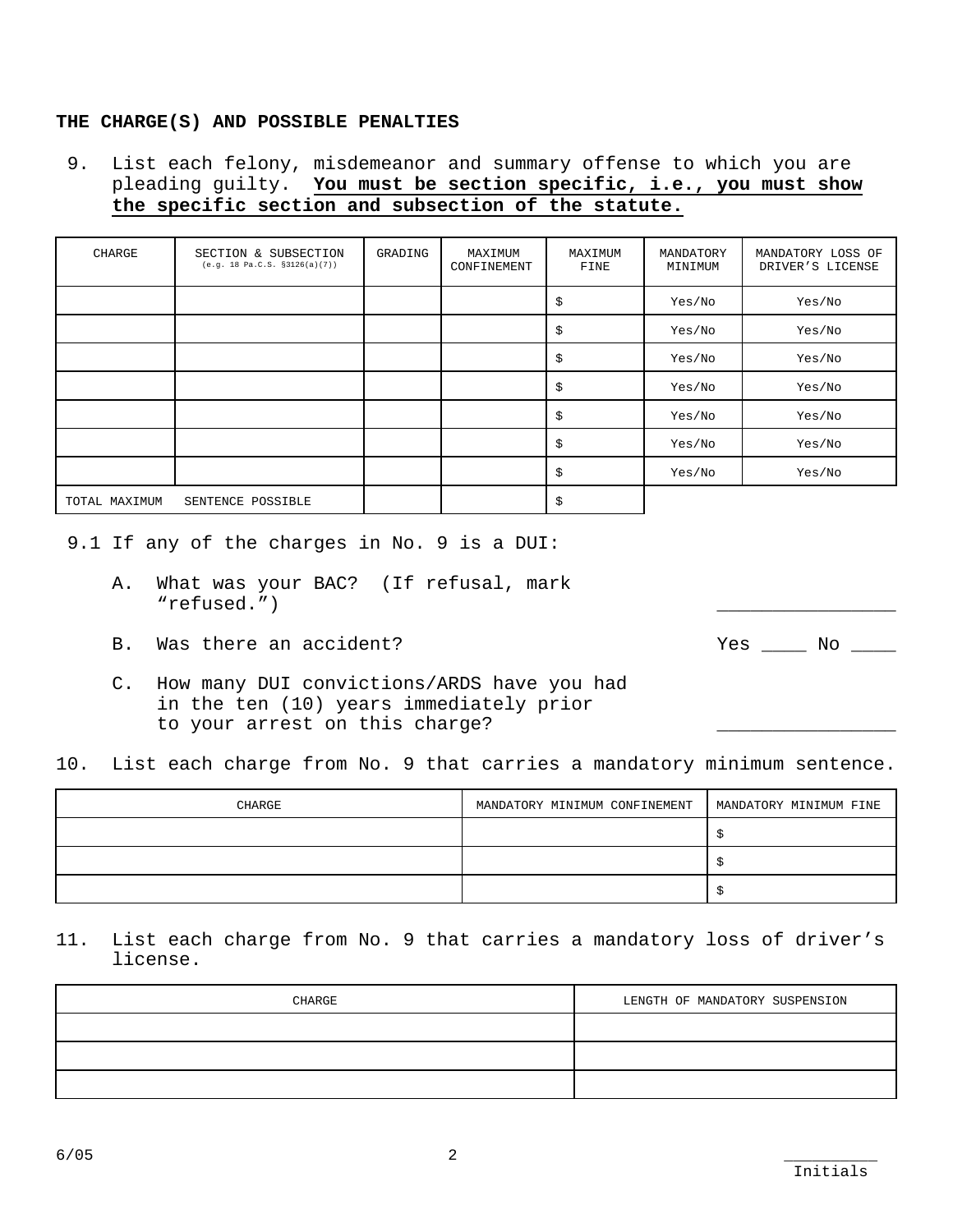12. List each charge from No. 9 that falls within the registration requirements of Megan's Law (42 Pa.C.S.§9791, et seq.).

|     | CHARGE(S)                                                                                                                                                                                                                                                                                                                                                                |                        |
|-----|--------------------------------------------------------------------------------------------------------------------------------------------------------------------------------------------------------------------------------------------------------------------------------------------------------------------------------------------------------------------------|------------------------|
|     |                                                                                                                                                                                                                                                                                                                                                                          |                        |
|     |                                                                                                                                                                                                                                                                                                                                                                          |                        |
|     |                                                                                                                                                                                                                                                                                                                                                                          |                        |
| 13. | Did your lawyer tell you what the elements of<br>each crime listed in No. 9 are and that these<br>elements are what the District Attorney must<br>prove in order to convict you?                                                                                                                                                                                         | $Yes \_\_ No \_\_$     |
| 14. | Do you understand that, if you are pleading<br>guilty to DUI and it is at least your second<br>lifetime DUI offense, or you have had your<br>operating privileges suspended in the past<br>pursuant to 75 Pa.C.S.A. §1547(b.1) or<br>§3808(c) you will be required to install<br>an ignition interlock device at your own<br>expense on all motor vehicles owned by you? | $Yes \_\_ No \_\_$     |
|     | NO PROMISES OR THREATS                                                                                                                                                                                                                                                                                                                                                   |                        |
|     | 15. Has anybody, other than the District Attorney<br>in a signed plea agreement, promised you anything<br>or has anybody threatened you or forced you<br>to plead guilty?                                                                                                                                                                                                | Yes _____ No ____      |
| 16. | Have you yourself decided to plead guilty?                                                                                                                                                                                                                                                                                                                               | $Yes \_\_\_ No \_\_\_$ |
|     | PLEA AGREEMENT                                                                                                                                                                                                                                                                                                                                                           |                        |
|     | 17. Is there a plea agreement of any kind?                                                                                                                                                                                                                                                                                                                               | $Yes \_\_ No \_\_$     |
|     | 18. Attach a photocopy of the signed plea agreement.                                                                                                                                                                                                                                                                                                                     |                        |
| 19. | Do you understand completely the terms of the<br>plea agreement?                                                                                                                                                                                                                                                                                                         | $Yes$ $No$ $\_\_$      |
| 20. | Do you know that the judge does not have to<br>go along with any sentencing recommendation<br>or plea agreement made by the District<br>Attorney?                                                                                                                                                                                                                        | $Yes \_\_\_ No \_\_\_$ |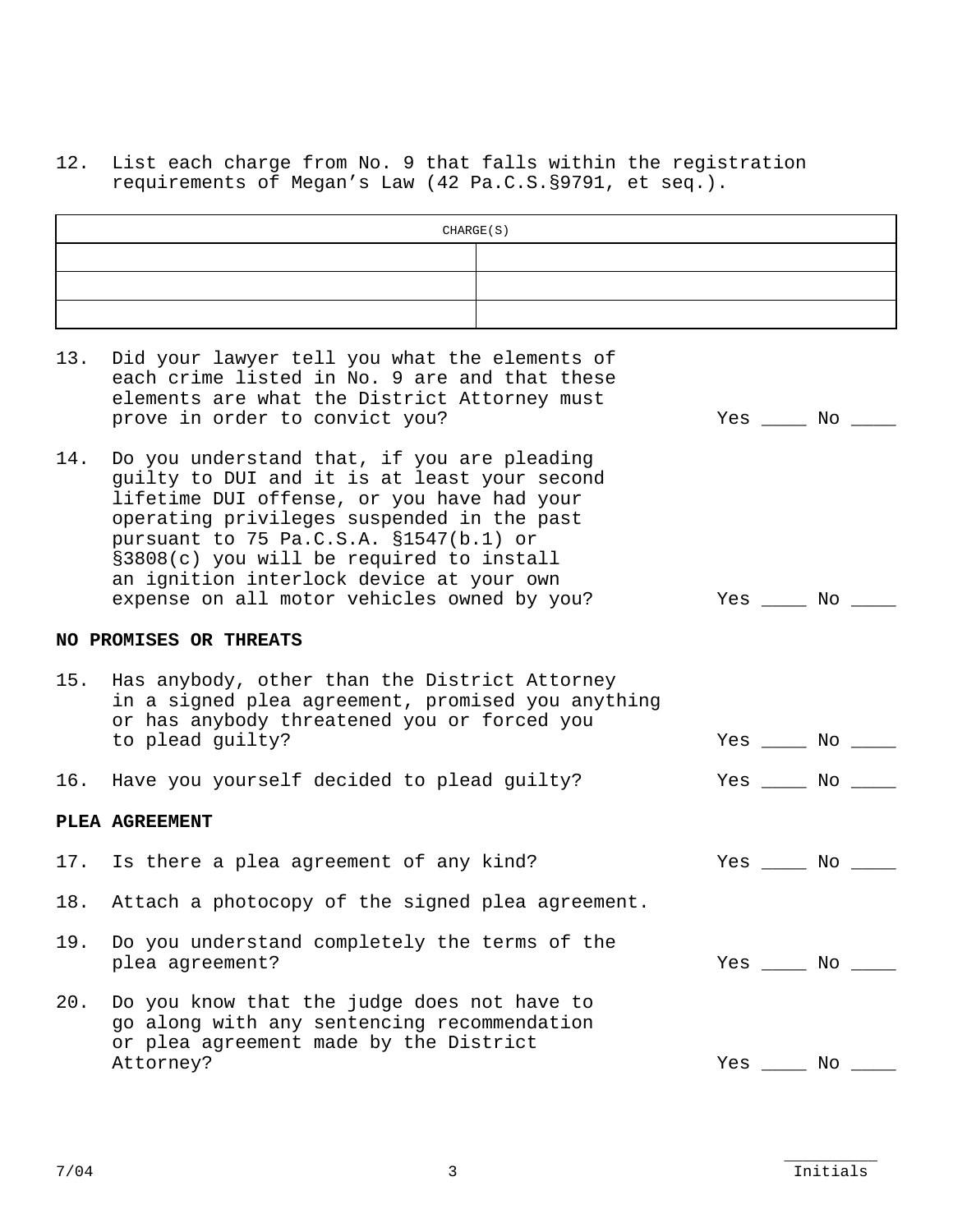#### **RIGHTS AT TRIAL**

- 21. Do you know that you do not have to plead guilty, even if you committed the crime(s); you have an absolute right to plead not guilty and have a trial; you can have a jury trial, or if you give up your jury trial rights, you can have a trial by a judge alone; when you plead guilty, you give up your rights to have a trial; if you went to trial, you would have all the rights listed below plus others? The Mo Yes \_\_\_\_ No \_\_\_
- 22. Do you know that you are presumed to be innocent, which means you start out innocent - and stay innocent until the District Attorney proves you committed the crime(s); you do not have to prove anything?  $Yes$  and  $Yes$  and  $Yes$  and  $Yes$  and  $Yes$  and  $Yes$  and  $Yes$  and  $Yes$  and  $Yes$  and  $Yes$  and  $Yes$  and  $Yes$  and  $Yes$  and  $Yes$  and  $Yes$  and  $Yes$  and  $Yes$  and  $Yes$  and  $Yes$  and  $Yes$  and  $Yes$  and  $Yes$  and  $Yes$
- 23. Do you know that to convict you, the District Attorney must prove more than that you probably committed the crime(s); the District Attorney has to prove you guilty "beyond a reasonable doubt"; a reasonable doubt is the kind of doubt which would cause a normal, reasonable person to hesitate or halt or refuse to take any action at all in something very important? Yes \_\_\_\_ No \_\_\_\_
- 24. Do you know that you have the right to remain silent; nobody can make you testify or talk about the case; no one can hold it against you if you remain silent? The state of the state of the state of the state of the state of the state of the state o
- 25. Do you know that, if you want to, you can testify (tell your story) at the trial; you may call other people who can be your witnesses and testify for you?  $\qquad \qquad$  Yes \_\_\_\_ No \_\_\_
- 26. Do you know if you plead guilty you give up all your rights at trial? The set of the set of the set of the set of the set of the set of the set of the set of t
- 27. Do you know you give up many important rights if you plead guilty? (For example, if you do not plead guilty and have a trial, all the witnesses for the District Attorney must come to Court and testify under oath. Your lawyer may cross-examine them. Your lawyer can ask them questions to see if they are telling the truth and if what they say is correct? You give up this right to confront and cross-examine witnesses and many other rights if you plead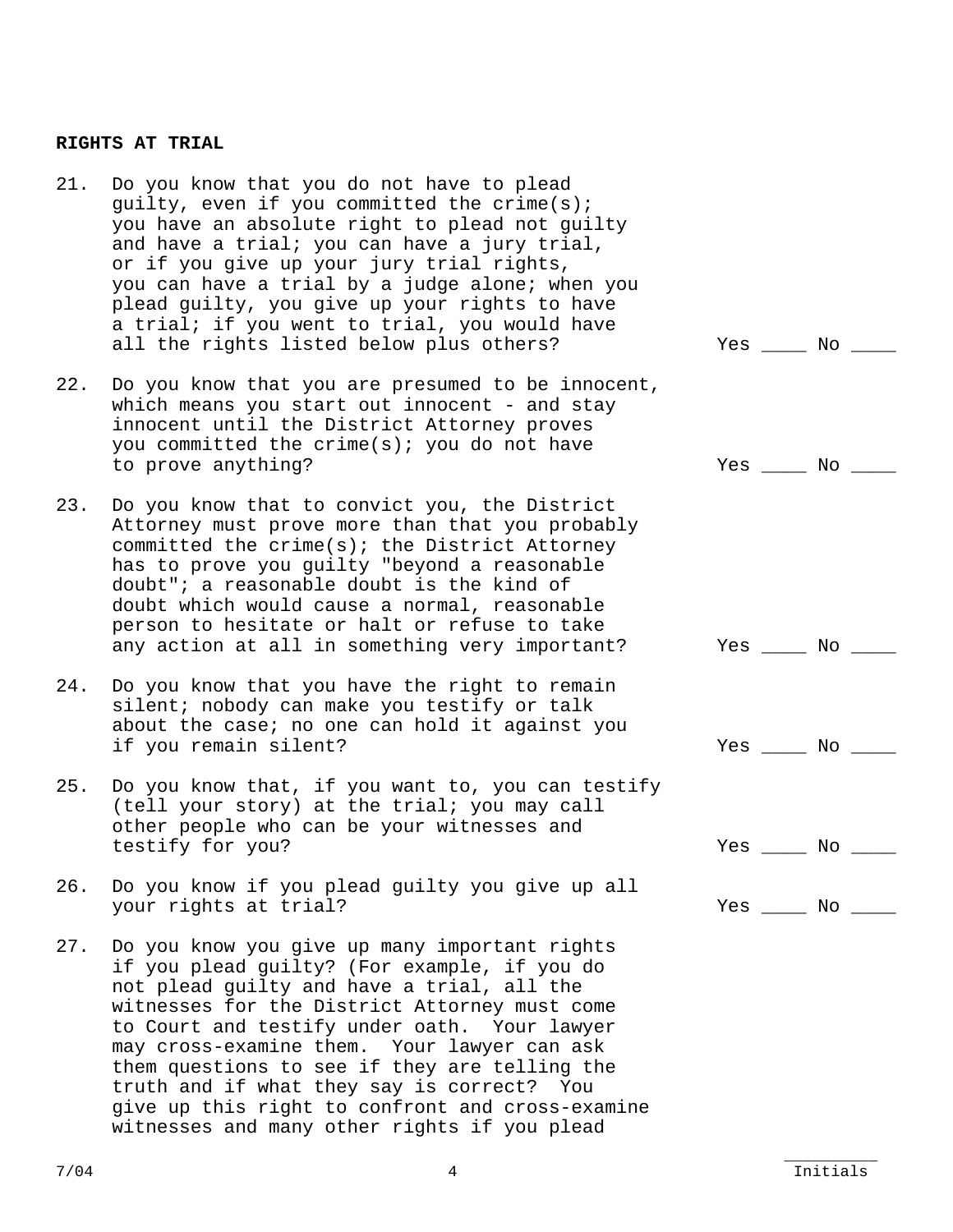|     | guilty. The witnesses do not have to come<br>in to Court -- the District Attorney just<br>reads to the judge a summary of what happened.)                                                                                                                                                              | Yes _____ No           |  |
|-----|--------------------------------------------------------------------------------------------------------------------------------------------------------------------------------------------------------------------------------------------------------------------------------------------------------|------------------------|--|
|     | JURY TRIAL OR TRIAL BY JUDGE                                                                                                                                                                                                                                                                           |                        |  |
| 28. | Do you know that you have a right to a jury trial;<br>nobody can take that right from you; at a jury<br>trial, 12 people, all from Armstrong County,<br>would be on the jury and hear testimony about<br>your case?                                                                                    | $Yes \_\_\_ No \_\_\_$ |  |
| 29. | Do you know that all 12 must be convinced beyond<br>a reasonable doubt before you can be found guilty?                                                                                                                                                                                                 | $Yes \_\_\_ No \_\_\_$ |  |
| 30. | Do you know that, if all 12 could not agree,<br>you would not be convicted, although you<br>might have another trial before a different<br>jury?                                                                                                                                                       | $Yes$ _____ No _____   |  |
| 31. | Do you know that you can help pick your jurors;<br>the possible jurors would be questioned to make<br>sure they would be fair; you can keep anyone<br>off the jury who is shown to the judge to be<br>unfair?                                                                                          | $Yes \_\_ No \_\_$     |  |
| 32. | Do you know you can also keep five (5) people<br>(seven (7) people in felony cases) off the<br>jury without giving any reason why you don't<br>want them on the jury, and so can the District<br>Attorney; your lawyer and you would decide<br>together which people you want to keep off the<br>jury? | $Yes \_\_\_ No \_\_\_$ |  |
| 33  | Do you know that if you and the District Attorney<br>both do not want a jury trial, you will be tried<br>by a judge without a jury; the same rules would<br>apply, except the judge decides whether or not<br>you have been proven guilty beyond a reasonable<br>doubt?                                | $Yes \_\_ No \_\_$     |  |
| 34. | Do you know that if you plead guilty, you give<br>up your rights to a jury trial and your right<br>to a trial by a judge?                                                                                                                                                                              | $Yes \_\_\_ No \_\_\_$ |  |
| 35. | Do you know that you also give up your pre-trial<br>rights when you plead guilty; before trial your<br>lawyer could file motions, such as motions to<br>keep out or "suppress" evidence (that means your<br>lawyer could try to convince the judge that some                                           |                        |  |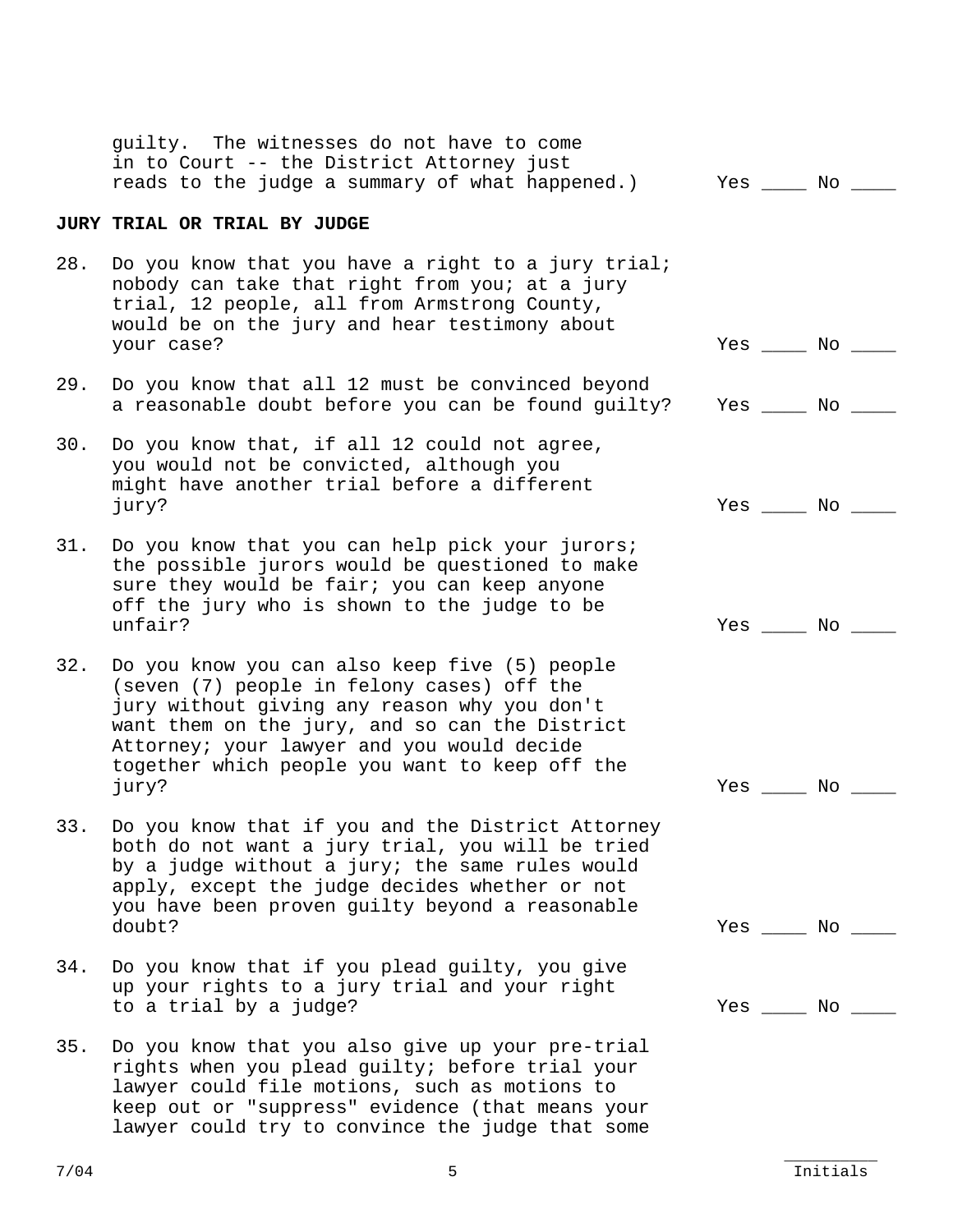of the evidence against you cannot be used at trial. This includes statements you made to the police or other people, identifications people made of you, and anything that the police or others seized to use against you)? The Montest Montest Montest Montest Montest

- 36. Do you know that if you plead guilty, you also give up speedy trial rights and your right under Rule 600 to be tried within 365 days (sometimes within 180 days) from the filing of the Complaint? The Complaint of the Complaint of the Complaint of the Mo
- 37. Do you know you also give up all other pre-trial rights you may have?  $\sim$  Yes \_\_\_\_ No \_\_\_\_
- 38. Do you know that if you already had a hearing on pre-trial motions, when you plead guilty you give up your right to appeal the decisions on those motions? The set of the set of the set of the set of the set of the set of the set of the set of the set of the set of the set of the set of the set of the set of the set of the set of the set of the set of the se

#### **WITHDRAWAL OF PLEA**

- 39. Do you know you can ask the Court to withdraw your plea of guilty anytime before you are sentenced, but it is up to the judge to decide whether or not you should be permitted to do so? Yes \_\_\_\_ No \_\_\_\_
- 40. Do you know if your request to withdraw your guilty plea is denied, you may challenge that denial by filing with the trial court a postsentence motion within ten (10) days after you are sentenced or, you may challenge that denial by filing an appeal directly with the Superior Court but you must do so within thirty (30) days after you are sentenced? The Mo of the Yes of No of the Vest of No of the Vest of No of the Vest of No

### **APPEAL RIGHTS**

- 41. Do you know that if you are found guilty at a trial, you can appeal to a higher court; you can ask to have your conviction overturned and your case discharged because there was not enough evidence, because you did not get a speedy trial or for other reasons; you can ask for a new trial because a mistake was made before or during the trial? The Mo and Mo and Mo and Mo and Mo and Mo and Mo and Mo and Mo and Mo and Mo
- 42. Do you understand that if you plead guilty instead of having a trial, you give up almost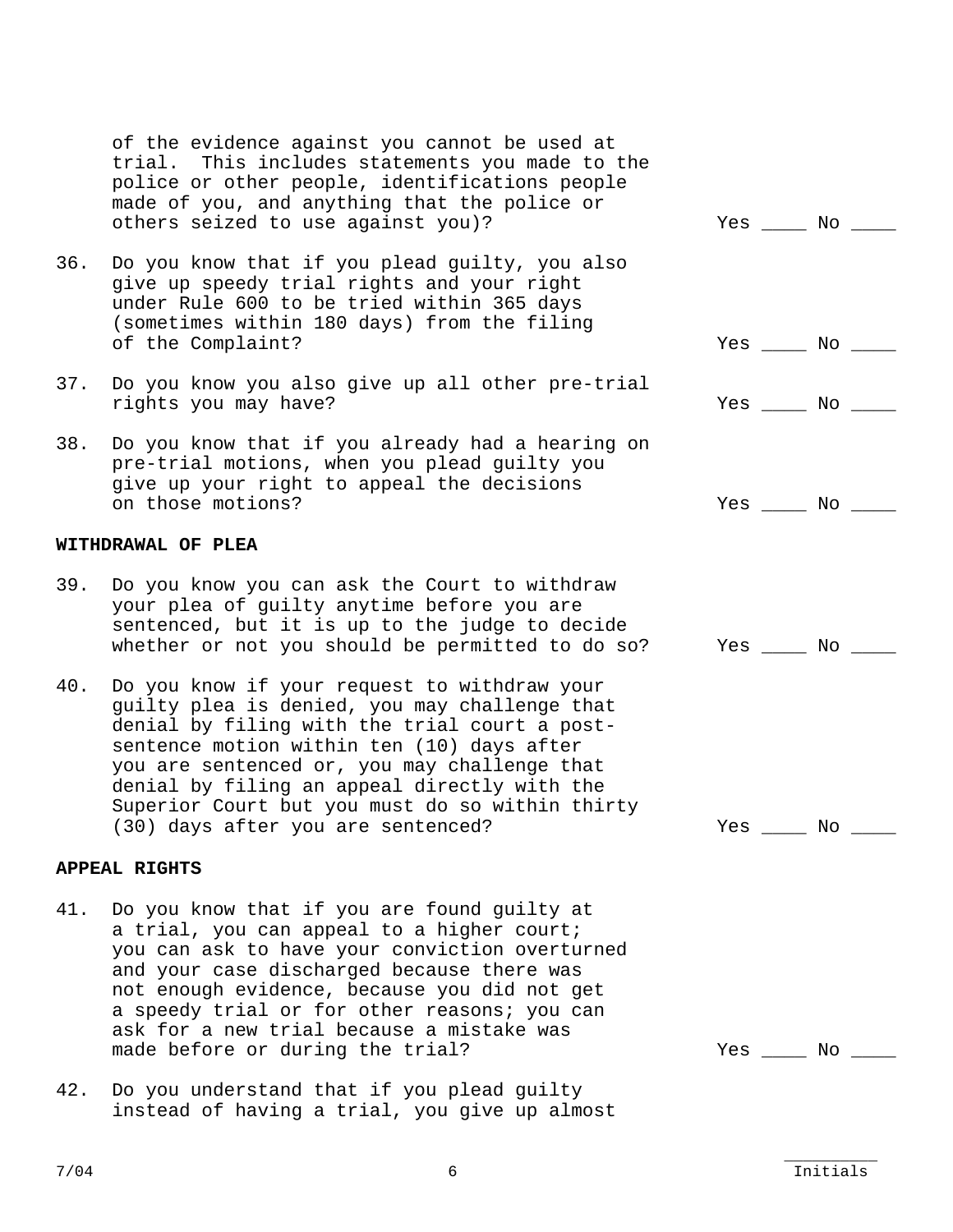|     | all of your rights to appeal; if you plead<br>guilty, your appeal rights will be very limited?                                                                                                                                                                                                                                                                                                                      | Yes No                                           |
|-----|---------------------------------------------------------------------------------------------------------------------------------------------------------------------------------------------------------------------------------------------------------------------------------------------------------------------------------------------------------------------------------------------------------------------|--------------------------------------------------|
| 43. | Do you know that after you plead guilty, you<br>can only appeal if:                                                                                                                                                                                                                                                                                                                                                 |                                                  |
|     | A. You did not know what you were doing when<br>you pleaded guilty, or somebody forced<br>you to do it - it was not voluntary;                                                                                                                                                                                                                                                                                      |                                                  |
|     | You were in the wrong court - the court<br>B.<br>did not have jurisdiction over your case;                                                                                                                                                                                                                                                                                                                          |                                                  |
|     | The sentence the judge gave you was for<br>$C$ .<br>some reason illegal or improper; or                                                                                                                                                                                                                                                                                                                             |                                                  |
|     | D. Your lawyer was incompetent or<br>ineffective in representing you.                                                                                                                                                                                                                                                                                                                                               | $Yes \_\_ No \_\_$                               |
| 44. | Do you know that, if you plead guilty, you can<br>appeal for one or more of these four reasons<br>directly to the Superior Court within thirty<br>(30) days after you are sentenced?                                                                                                                                                                                                                                | $Yes \_\_ No \_\_$                               |
| 45. | Do you know that before you appeal, you may<br>(but do not have to) ask this Court to<br>declare your plea invalid or to modify your<br>sentence by filing a post-sentence motion<br>within ten (10) days of the date you are<br>sentenced?                                                                                                                                                                         | $Yes \_\_\_ No \_\_\_$                           |
| 46. | Do you know that if you do file with the trial<br>court a post-sentence motion challenging<br>the denial of your motion to withdraw your guilty<br>plea or challenging the validity of your guilty<br>plea, and your post-sentence motion is denied,<br>you may file an appeal with the Superior<br>Court within thirty (30) days from the date<br>of the entry of the order denying your post-<br>sentence motion? | Yes $\rule{1em}{0.15mm}$ No $\rule{1em}{0.15mm}$ |

# **NOTE: IF YOU ARE NOT NOW ON PROBATION OR PAROLE, SKIP TO QUESTION 48.**

## **PROBATION OR PAROLE**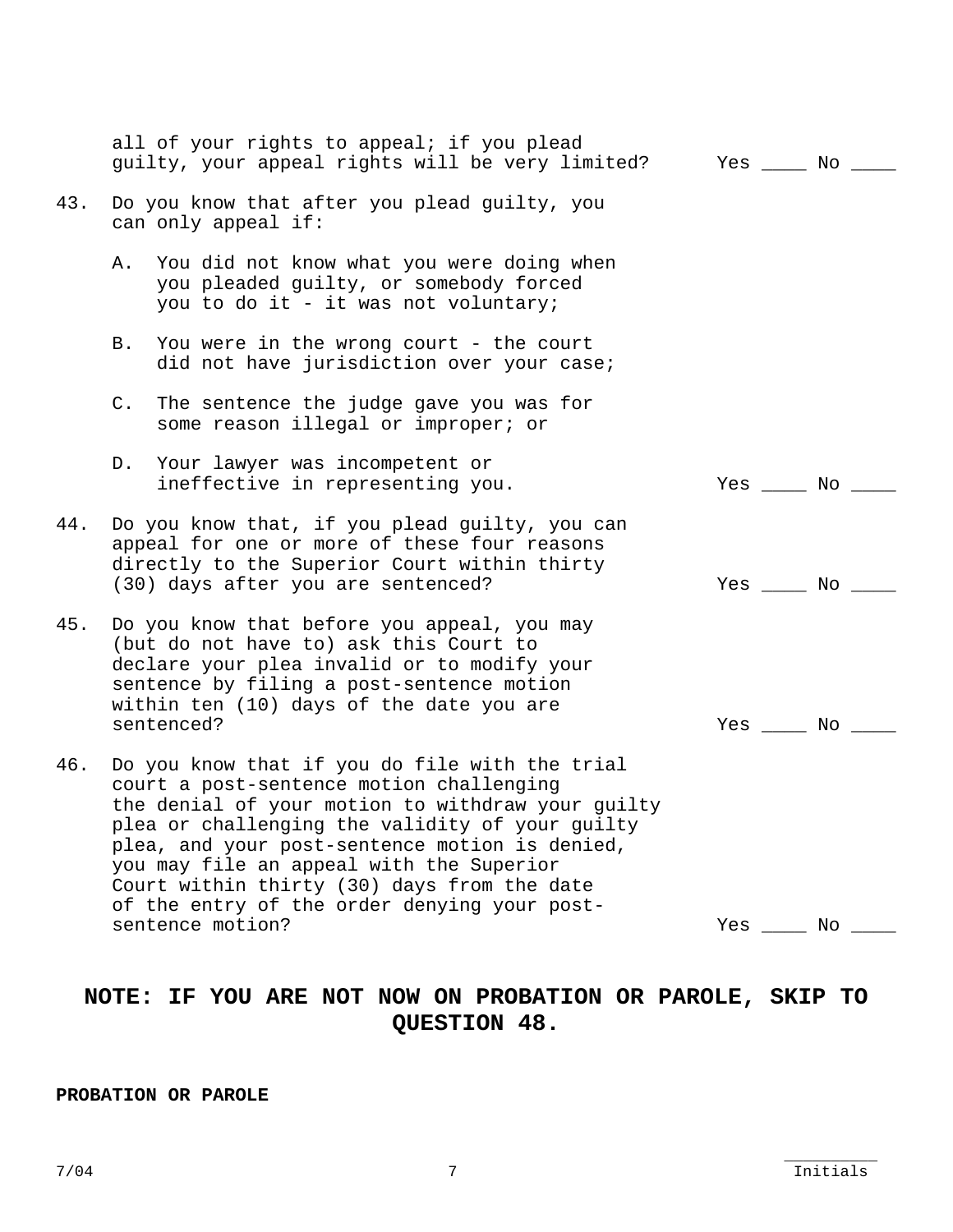|     | NOTE: IF YOU DO NOT HAVE A LAWYER, SKIP TO QUESTION 52.                                                                                                                                                                                                    |                          |  |
|-----|------------------------------------------------------------------------------------------------------------------------------------------------------------------------------------------------------------------------------------------------------------|--------------------------|--|
|     | SATISFIED WITH MY LAWYER                                                                                                                                                                                                                                   |                          |  |
| 48. | Are you satisfied with the advice and<br>service you received from your lawyer?                                                                                                                                                                            | Yes No                   |  |
| 49. | Did your lawyer spend enough time on your<br>case and did you have enough time to talk<br>with your lawyer about the case?                                                                                                                                 | $Yes \_\_\_ No \_\_\_$   |  |
|     | 50. Did your lawyer leave the final decision<br>to you and did you decide yourself to<br>plead guilty?                                                                                                                                                     | $Yes \_\_\_ No \_\_\_$   |  |
| 51. | Do you have any complaints about how your<br>lawyer represented you?                                                                                                                                                                                       | $Yes \_\_\_\_ No \_\_\_$ |  |
|     | <b>ADMISSION</b>                                                                                                                                                                                                                                           |                          |  |
|     | 52. Did you commit each crime that you intend<br>to plead guilty to and is that why you<br>are pleading guilty?                                                                                                                                            | $Yes \_\_\_ No \_\_\_$   |  |
|     | 53. Do you know what you say today is final?                                                                                                                                                                                                               | Yes No                   |  |
|     | <b>GIVING UP DEFENSES</b>                                                                                                                                                                                                                                  |                          |  |
| 54. | Do you know that if you plead guilty, you<br>are giving up the right to defend your case;<br>you cannot come back to court later and say<br>that you are not guilty; you can no longer<br>complain that you were innocent and did not<br>commit the crime? | $Yes$ $No$ $\_\_$        |  |

probation or parole? The contraction of parole?

47. Do you know that a guilty plea has the same effect as if you went to trial and were found guilty; the guilty plea will violate

Initials  $7/04$  Initials and  $8$  initials in the set of  $8$  initials in the set of  $8$  initials in the set of  $8$  initials in the set of  $8$  initials in the set of  $8$  initials in the set of  $8$  initials in the set of  $8$  initials

## your probation or parole; in addition to your sentence in this case, you can get more time in jail for a violation of your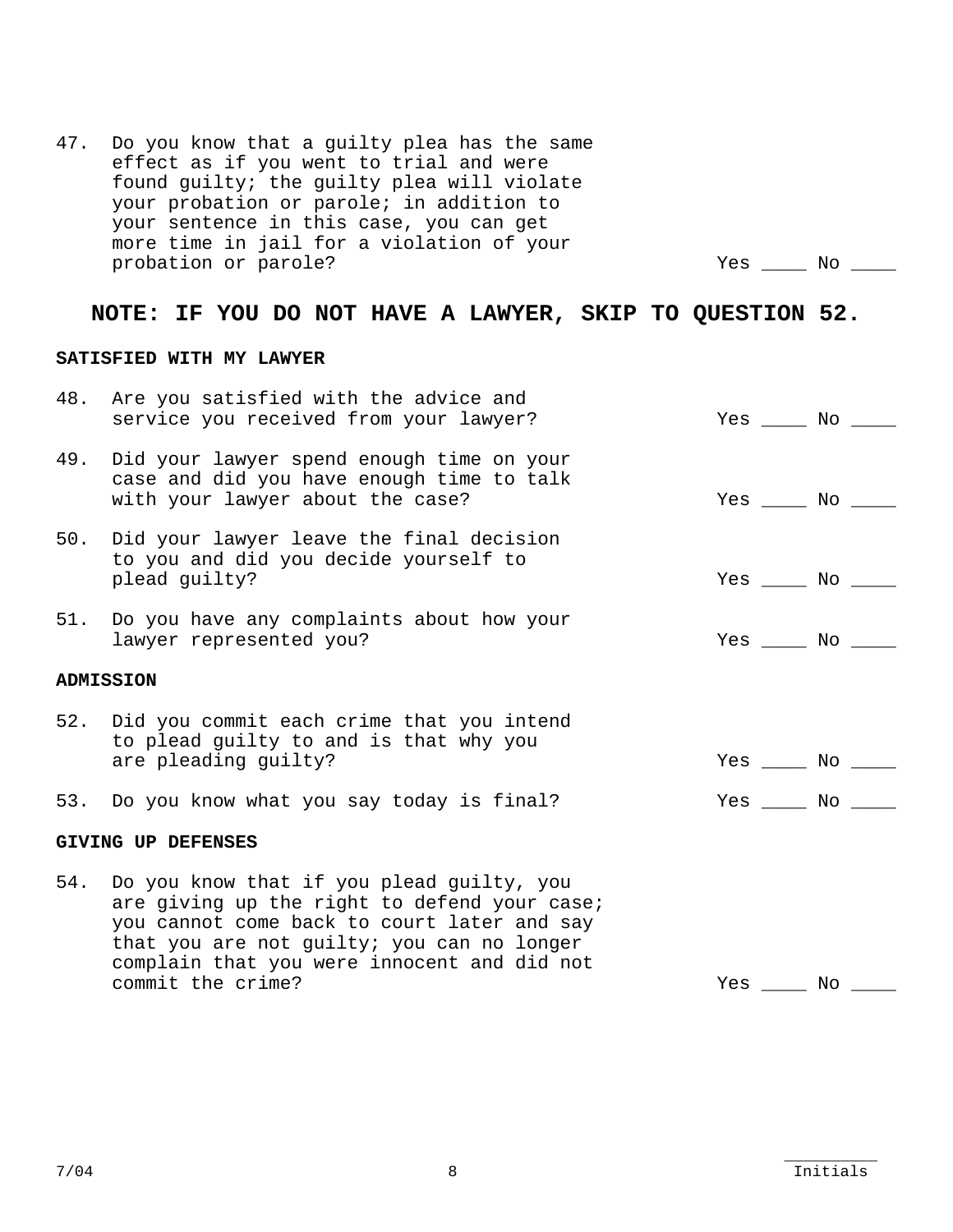## **DOMESTIC VIOLENCE MISDEMEANORS**  *(if applicable)*

55. Do you know that if you are convicted of a misdemeanor crime involving violence where you are or were a spouse, intimate partner, parent or guardian of the victim, or are or were involved in another, similar relationship with the victim, it may be unlawful for you to possess or purchase a firearm, including a handgun or long gun, or ammunition, pursuant to federal law under 18 U.S.C. §922(g)(9) and/or state, tribal, territorial, or local law. If you have any questions whether these laws make it illegal for you to possess or purchase a firearm, you should consult an attorney.  $\qquad \qquad$  Yes \_\_\_\_ No \_\_\_\_

## **FOR NON-CITIZEN OF THE U.S.**  *(if applicable)*

- 56. Do you know that if you are not a United States citizen:
	- a. Your plea could result in your detention or deportation, or could prevent you from returning to the United States if you were to leave, from ever being able to get legal status in the United States, or from ever becoming a United States citizen; The Montest Communist Mesile Montest No. 2014
	- b. In some cases your plea will result in mandatory deportation from the United States, with no opportunity to explain to a judge why you should not be deported; and  $Yes$  and  $Yes$  and  $Yes$  and  $Yes$
	- c. You have the right to obtain information from your defense counsel about the immigration consequences of your plea? The Manus of Yes All Mo and Mo and Mo and Mo and Mo and Mo and Mo and Mo and Mo and Mo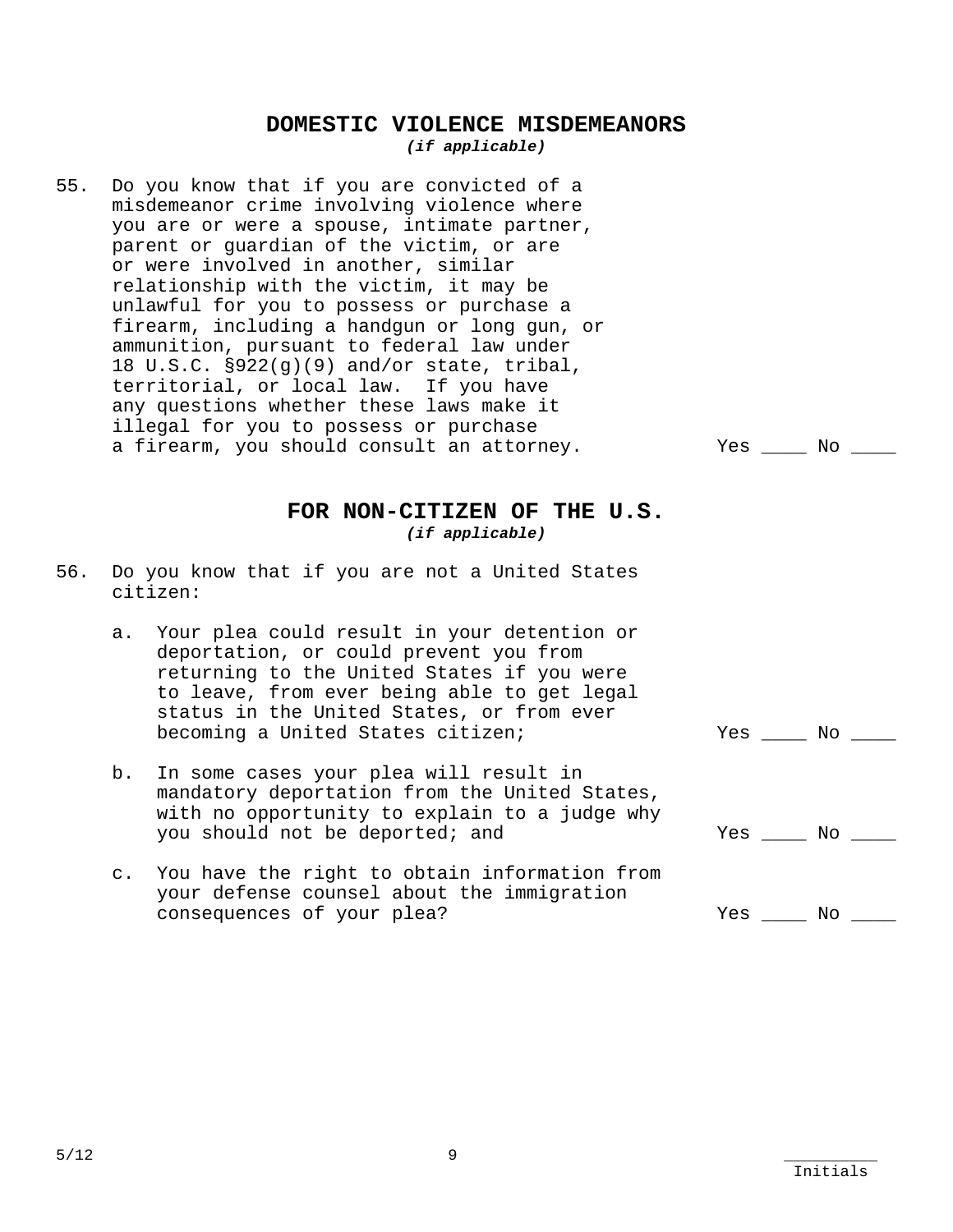I HAVE READ ALL OF THE ABOVE, OR MY LAWYER HAS READ IT TO ME. I UNDERSTAND IT COMPLETELY. MY ANSWERS ARE ALL TRUE AND CORRECT.

Sign Name

\_\_\_\_\_\_\_\_\_\_\_\_\_\_\_\_\_\_\_\_\_\_\_\_\_\_\_\_\_\_\_\_\_\_

\_\_\_\_\_\_\_\_\_\_\_\_\_\_\_\_\_\_\_\_\_\_\_\_\_\_\_\_\_\_\_\_\_\_

Print Name

Also, write your initials on each page at the lower right corner.